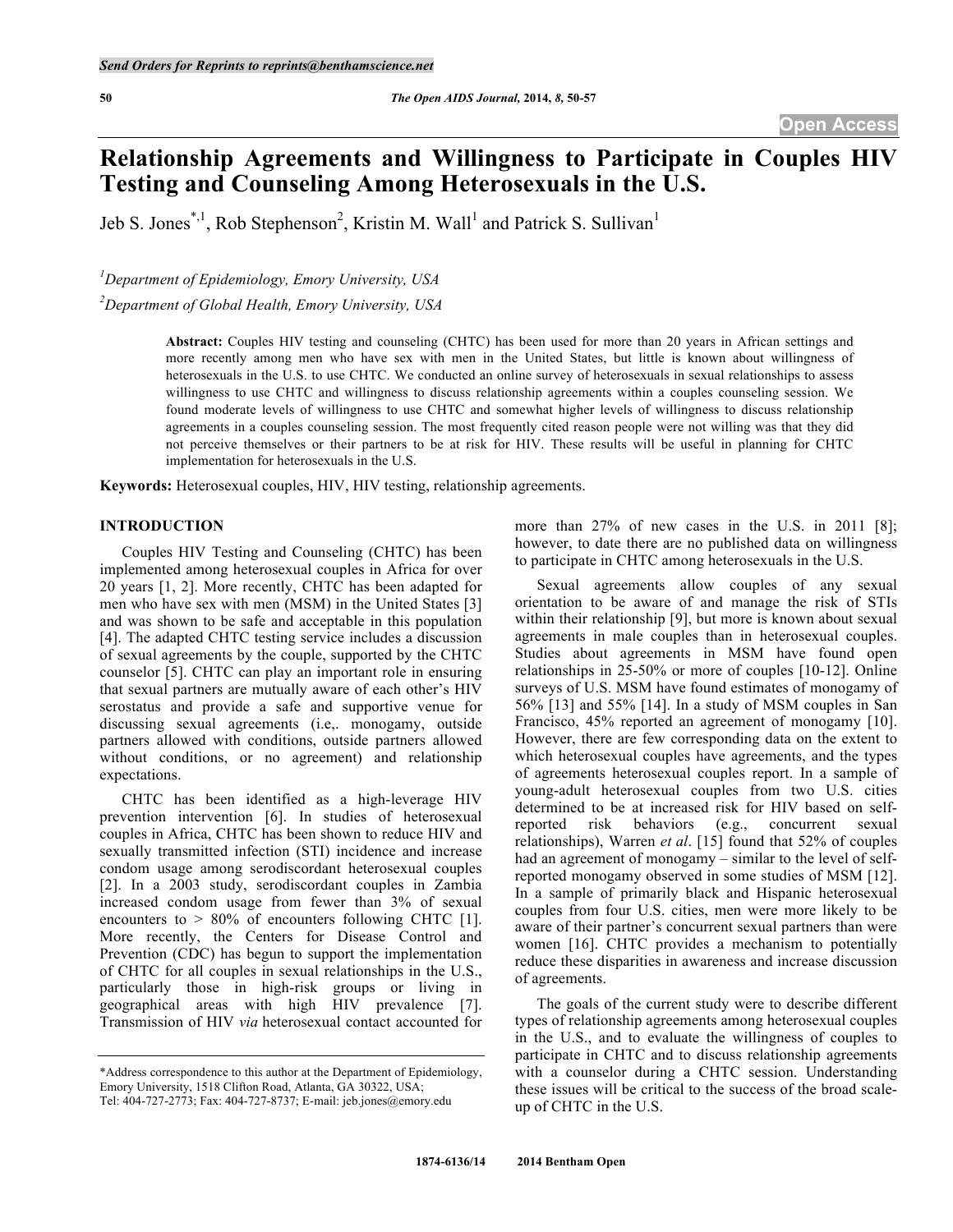### **METHODS**

### **Participant Recruitment**

Participants were recruited *via* online advertisements and social media posts from December 2012 through September 2013. Advertisements were placed on Facebook targeting men and women in relationships who indicated on their profile page that they were interested in the opposite sex. Social media posts were placed on Twitter and Facebook by celebrities, bloggers, and other high-profile groups (e.g., NAACP, Greater than AIDS). Because black heterosexuals are disproportionately affected by the HIV epidemic in the U.S. [8], we sought to oversample black respondents by focusing our advertising efforts on celebrities and groups that have a large black audience. Respondents were eligible for the survey if they were at least 18 years old, had sex in the previous 12 months, and their most recent sex partner was of the opposite sex. Respondents completed the survey anonymously.

This study was determined to be exempt by the Emory University Institutional Review Board (IRB00062207).

### **Survey Methods**

The survey was hosted on a HIPPA-compliant server by SurveyGizmo (Boulder, CO) and could be completed in 5-10 minutes. No incentives were provided for completion of the survey. Demographic characteristics included gender, age, race/ethnicity, state of residence, marital status, and educational attainment. Relationship status included whether the respondent had a main partner (e.g., someone they feel committed to above all others), the type of partner with whom they most recently had sex (main or casual), and how long it had been since they last had sex with that partner. Relationship agreement questions included agreement type (monogamy, outside partners allowed with conditions, outside partners allowed without conditions, or no agreement) and how the agreement was formed (either discussed or believed to be mutually understood without discussion). If the reported agreement allowed outside partners with conditions then respondents were asked to indicate up to four conditions they and their partner had agreed on. Conditions were grouped into thematic categories (e.g., must use protection, threesomes only) post hoc by the authors. If an agreement towards monogamy was reported, then respondents were asked whether or not they had broken the agreement in the past 12 months and, if so, if they told their partner about the broken agreement.

Willingness questions about CHTC were preceded by a short description of CHTC as described in a previous study [17]; respondents were then asked how likely they were to be HIV tested with a partner in the next 12 months, and the reasons why they were or were not likely to be tested. Respondents were also asked to indicate if they would be willing to discuss relationship agreements with a counselor during a CHTC session. Finally, respondents were asked whether they had ever been tested for HIV and, if so, when their most recent test was and the test result.

### **Data Analysis**

Univariate statistics were calculated to examine the relationship between demographic and relationship characteristics and willingness to participate in CHTC. All responses were stratified by sex of the respondent in order to examine sex-based differences in demographics and relationship characteristics. Categorical variables were examined using Fisher exact tests and the continuous variable (age) was examined using a Mann-Whitney median test. All analyses were performed in SAS 9.3 (Cary, NC).

## **RESULTS**

A total of 868 respondents clicked-through and initiated the survey. Of these, 191 (22%) did not meet eligibility criteria, and 151 (17%) did not finish the survey resulting in 526 (61%) completed surveys. Of the completed surveys, 194 (37%) were recruited from Facebook advertisements, and 180 (34%) were recruited from other social media posts. The remaining surveys  $(N = 152, 29%)$  were from other sources (e.g., special interest websites) or were missing source data. Because of the varied sources used for participant recruitment, we are unable to estimate the total number of impressions of the different advertisements and social media posts. That is, we are unable to estimate how many times the advertisements for the survey were seen by potential respondents.

Demographic and relationship characteristics stratified by gender are presented in Table **1**. Respondents were mostly female (62%), white (54%) or black (25%), and had at least some college education or higher (87%). Black respondents were overrepresented compared to the general population of the U.S., which is approximately 13% black [18], reflecting efforts to oversample black participants. More than half of respondents reported being married or living with a partner. Most (95%) reported opposite-sex partners only. Female participants were significantly more likely to be younger (p  $= 0.002$ ), black (p < 0.001), more educated (p = 0.032), and unmarried ( $p < 0.001$ ). With the exception of Delaware and Hawaii, each state in the U.S. was represented in the sample.

Most respondents (89%) reported having a main partner, that their most recent partner was a main partner (88%), and that they had had sex within the past month (81%; Table **1**).

### **Agreement Types**

Monogamy was the most common relationship agreement, reported by 71% of respondents overall. Outside partners were explicitly permitted in 12% of relationships, and 17% reported no agreement. Women were significantly more likely to report monogamy than men  $(p = 0.005)$ . Among participants reporting monogamy, 9% reported breaking their agreement within the past year or since the agreement was formed, whichever was more recent (data not shown in tables). No difference was observed between men and women respondents with regard to breaking agreements of monogamy or disclosing a broken agreement to their partner.

Among the 43 respondents reporting agreements that permitted outside partners with conditions, the most frequent conditions were use of condoms or other protection (35%), honesty and openness (33%), and threesomes or other group sex involving both partners (28%). Other conditions included no sex with anyone close to the couple (e.g., co-workers or friends; 9%), only specific types of sex permitted (e.g., oral sex; 5%), both partners must meet the outside partner (5%),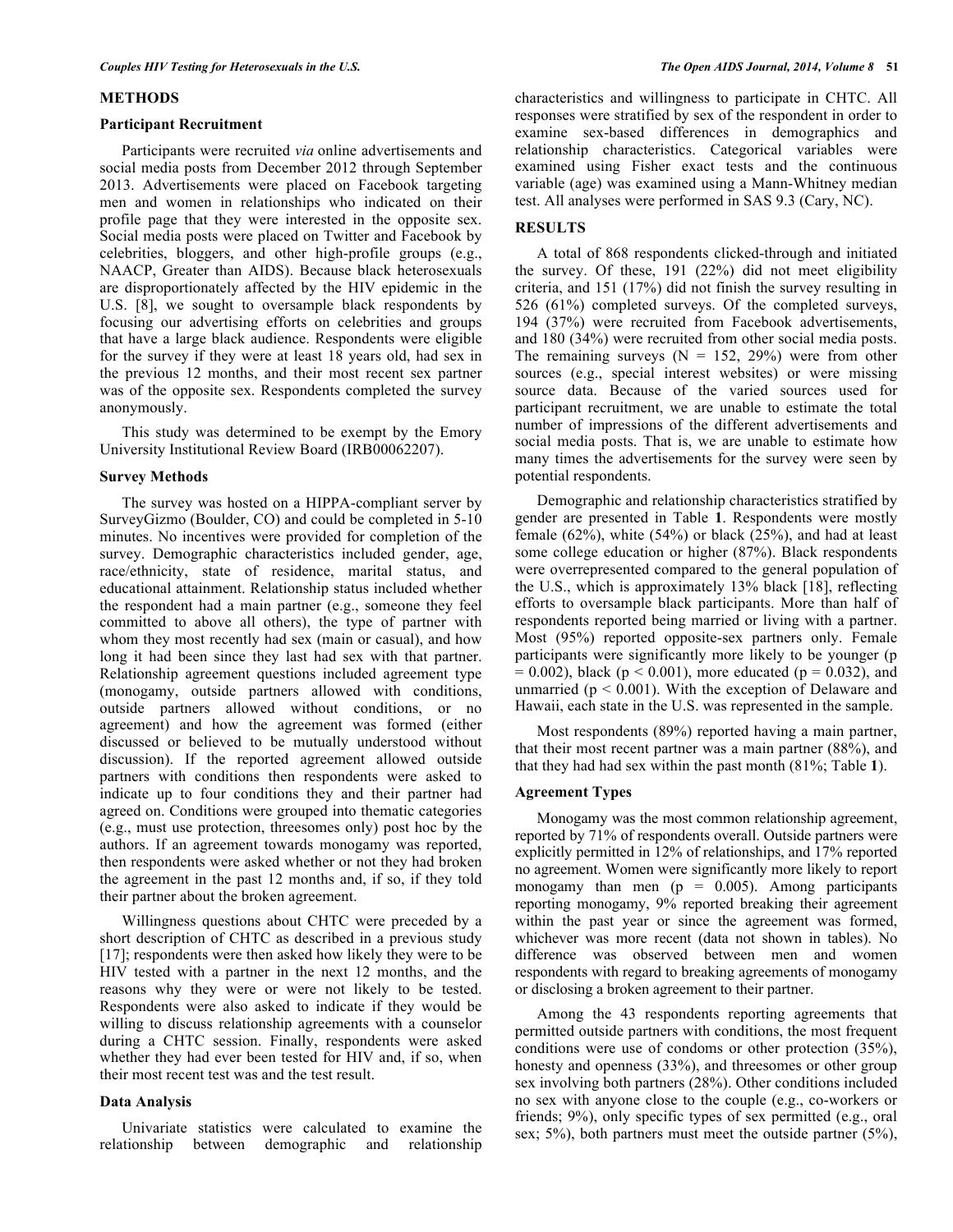## **Table 1. Demographic and relationship characteristics and willingness to participate in CHTC overall and by gender.**

|                                   | Total $(N = 526)$ | Male $(N = 198)$ | Female $(N = 328)$ | p-value |
|-----------------------------------|-------------------|------------------|--------------------|---------|
|                                   | 30(16)            | 33(17)           | 29(14)             | 0.002   |
| Age [Years; Median (IQR)]*        | N(%)              | N(%)             | N(%)               |         |
| Race/Ethnicity*                   |                   |                  |                    | $0.001$ |
| Asian                             | 17(3)             | 7(4)             | 10(3)              |         |
| Black                             | 129(25)           | 34(17)           | 95 (29)            |         |
| Hispanic                          | 33(6)             | 12(6)            | 21(6)              |         |
| White                             | 282 (54)          | 129(65)          | 153 (47)           |         |
| Other <sup>1</sup>                | 65(12)            | 16(8)            | 49(15)             |         |
| Education*                        |                   |                  |                    | 0.032   |
| High School or Less <sup>2</sup>  | 68 (13)           | 27(14)           | 41(13)             |         |
| Some College                      | 148 (28)          | 49 (25)          | 99 (30)            |         |
| Associate Degree                  | 58(11)            | 32(16)           | 26(8)              |         |
| <b>Bachelor's Degree</b>          | 150(29)           | 58 (29)          | 92(28)             |         |
| Graduate Degree                   | 102(19)           | 32(16)           | 70(21)             |         |
| Marital Status*                   |                   |                  |                    | $0.001$ |
| Married                           | 199 (38)          | 98 (50)          | 101(31)            |         |
| Living with Partner               | 90(17)            | 27(14)           | 63 (19)            |         |
| Divorced                          | 44(8)             | 15(8)            | 29(9)              |         |
| Unmarried <sup>3</sup>            | 192 (37)          | 57(29)           | 135(41)            |         |
| Missing                           | 1(0)              | 1(1)             | 0(0)               |         |
| <b>Gender of Partners</b>         |                   |                  |                    | 0.302   |
| Opposite Sex Only                 | 500 (95)          | 191 (96)         | 309 (94)           |         |
| Both Men and Women                | 26(5)             | 7(4)             | 19(6)              |         |
| <b>Has Main Partner</b>           |                   |                  |                    | 0.566   |
| Yes                               | 465 (89)          | 172 (88)         | 293 (89)           |         |
| $\rm No$                          | 58(11)            | 24(12)           | 34(10)             |         |
| <b>Most Recent Partner Type</b>   |                   |                  |                    | 0.220   |
| Main                              | 457 (88)          | 167(85)          | 290 (89)           |         |
| Casual                            | 65(12)            | 29(15)           | 36(11)             |         |
| <b>Time of Last Sex</b>           |                   |                  |                    | 0.175   |
| Within the past month             | 426(81)           | 161(81)          | 265(81)            |         |
| 1-2 months ago                    | 43(8)             | 11(6)            | 32(10)             |         |
| 3-6 months ago                    | 40(8)             | 19(10)           | 21(6)              |         |
| 7-12 months ago                   | 15(3)             | 7(4)             | 8(2)               |         |
| <b>Agreement Type*</b>            |                   |                  |                    | 0.005   |
| Monogamy                          | 349 (71)          | 118(64)          | 231(75)            |         |
| Outside partners, with conditions | 43 $(9)$          | 21(11)           | 22(7)              |         |
| Outside partners, no conditions   | 15(3)             | 11(6)            | 4(1)               |         |
| No agreement                      | 84 (17)           | 35(19)           | 49(16)             |         |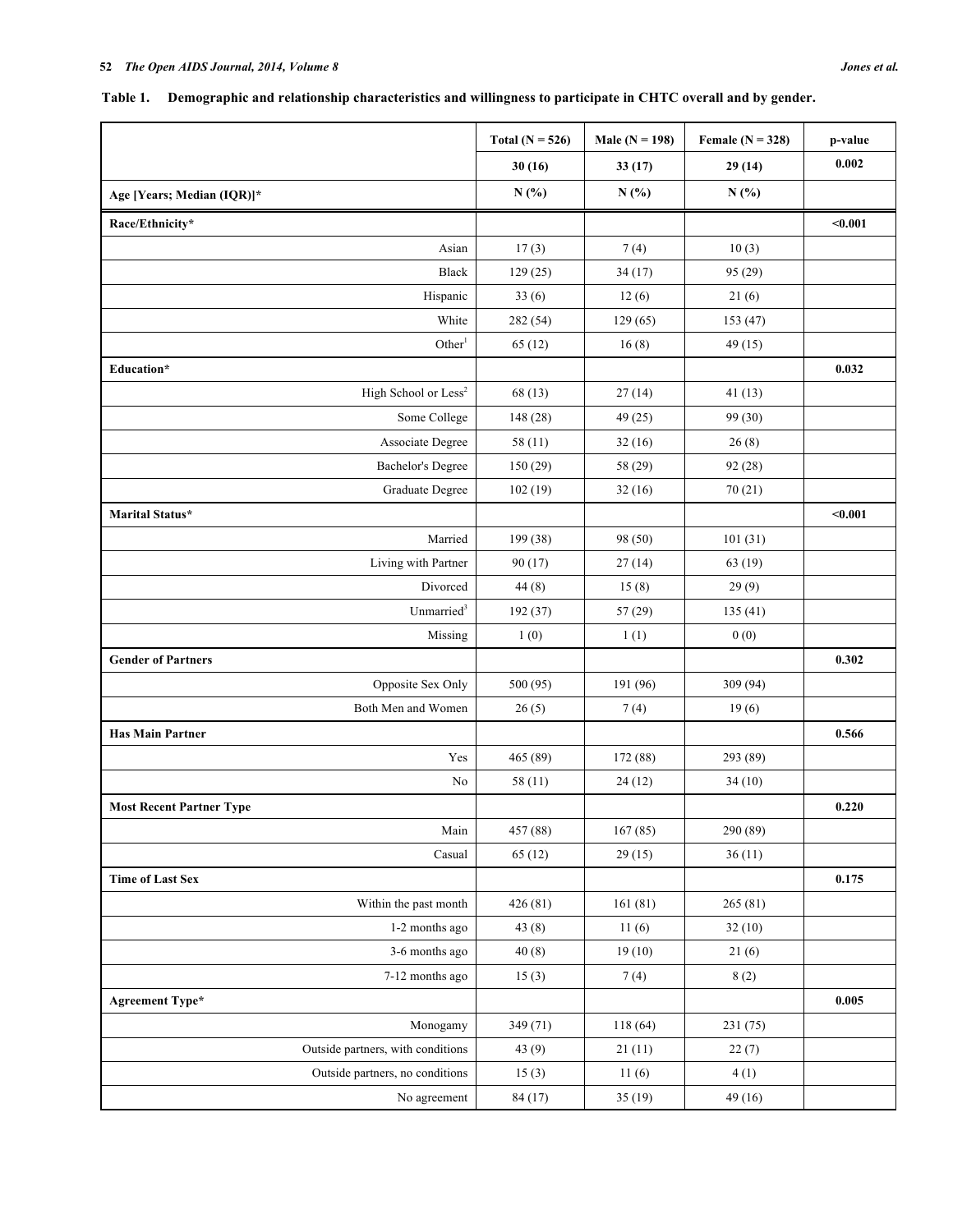**(Table 1) contd…..**

|                                                                 | Total ( $N = 526$ ) | Male ( $N = 198$ ) | Female $(N = 328)$ | p-Value |
|-----------------------------------------------------------------|---------------------|--------------------|--------------------|---------|
|                                                                 | 30(16)              | 33(17)             | 29(14)             | 0.002   |
|                                                                 | N(%)                | N(%)               | N(%)               |         |
| Broken Agreement <sup>4</sup>                                   |                     |                    |                    | 0.840   |
| Yes                                                             | 30(9)               | 9(8)               | 21(9)              |         |
| No                                                              | 312 (91)            | 105(92)            | 207(91)            |         |
| <b>Disclosed Broken Agreement to Partner</b>                    |                     |                    |                    | 0.597   |
| Yes                                                             | 7(28)               | 2(40)              | 5(25)              |         |
| No                                                              | 18(72)              | 3(60)              | 15(75)             |         |
| Ever Tested for HIV*                                            |                     |                    |                    | $0.001$ |
| Yes                                                             | 314(66)             | 99 (56)            | 215(72)            |         |
| No                                                              | 162(34)             | 77(44)             | 85 (28)            |         |
| Willing to Participate in CVCT*                                 |                     |                    |                    | $0.001$ |
| Yes                                                             | 238 (47)            | 66 (35)            | 172(54)            |         |
| No                                                              | 169(33)             | 69 (37)            | 100(31)            |         |
| Don't Know                                                      | 85 (17)             | 44(23)             | 41(13)             |         |
| Prefer not to answer                                            | 15(3)               | 10(5)              | 5(2)               |         |
| Willing to Talk About Agreements in Couples Counseling Session* |                     |                    |                    | 0.021   |
| Yes                                                             | 321 (68)            | 105(60)            | 216(72)            |         |
| No                                                              | 66 (14)             | 29(17)             | 37(12)             |         |
| Don't Know                                                      | 85 (18)             | 40(23)             | 45(15)             |         |

p-values for differences between men and women are from Fisher exact tests for categorical variables and Mann-Whitney median tests for the continuous variable; \*p<.05; <sup>1</sup> Includes 8 people who declined to respond and 6 with missing responses; <sup>2</sup>Includes 1 missing response; <sup>3</sup>Single category includes one widower; <sup>4</sup>Within previous 12 months, only among those with agreement of monogamy.

or some other condition (33%). Conditions in the 'Other' category were reported by only one respondent and included conditions such as the encounter must be recorded on video and all communication (e.g., text messages) with an outside partner must be kept (data not shown).

The method of agreement formation differed across agreement types ( $p = 0.03$ ; data not shown in tables). Most (65%) respondents reporting monogamy talked directly with their partner about their agreement, but 34% reported that the agreement was understood (but not discussed). The trend was similar among those allowing outside partners with conditions: 83% reported discussing the agreement directly and 17% said that it was understood. Among those allowing outside partners without conditions, 60% reported that the agreement was understood and 40% had discussed it directly with their partner.

## **HIV Testing History**

Overall, 66% of respondents reported having ever been tested for HIV (Table **1**). Of these, 50% had been tested within the previous year (data not shown). Women were more likely to have ever been tested than men ( $p < 0.001$ ) and to have tested more recently than men ( $p = 0.048$ ). Selfreported HIV prevalence among those who had been tested was 4% (data not shown).

## *Willingness to Participate in CHTC Sessions*

Overall, more respondents reported willingness to discuss relationship agreements during a couples counseling session (68%) than willingness to participate in CHTC (47%; Table **1**). Women were more likely than men to report willingness to discuss agreements ( $p = 0.021$ ) or participate in CHTC ( $p$  $< 0.001$ .

Table **2** presents select demographic and relationship characteristics stratified by reported willingness to participate in CHTC. 507 of the 526 survey respondents provided responses to willingness questions. There were no differences in willingness to participate in CHTC based on whether a main partner was reported, the most recent type of partner, time of last sex, type of agreement, whether the participant had broken an agreement of monogamy, or whether a broken agreement of monogamy had been disclosed. There was greater willingness to participate in CHTC among women ( $p < 0.001$ ), those who had ever been tested for HIV ( $p < 0.001$ ), and those willing to discuss relationship agreements in a couples HIV counseling session  $(p < 0.001)$ .

Table **3** presents the reasons that respondents cited for being willing or unwilling to participate in a CHTC session. The most frequently reported reasons that respondents would be willing to participate in a CHTC session were that they would know each other's serostatus, that it would strengthen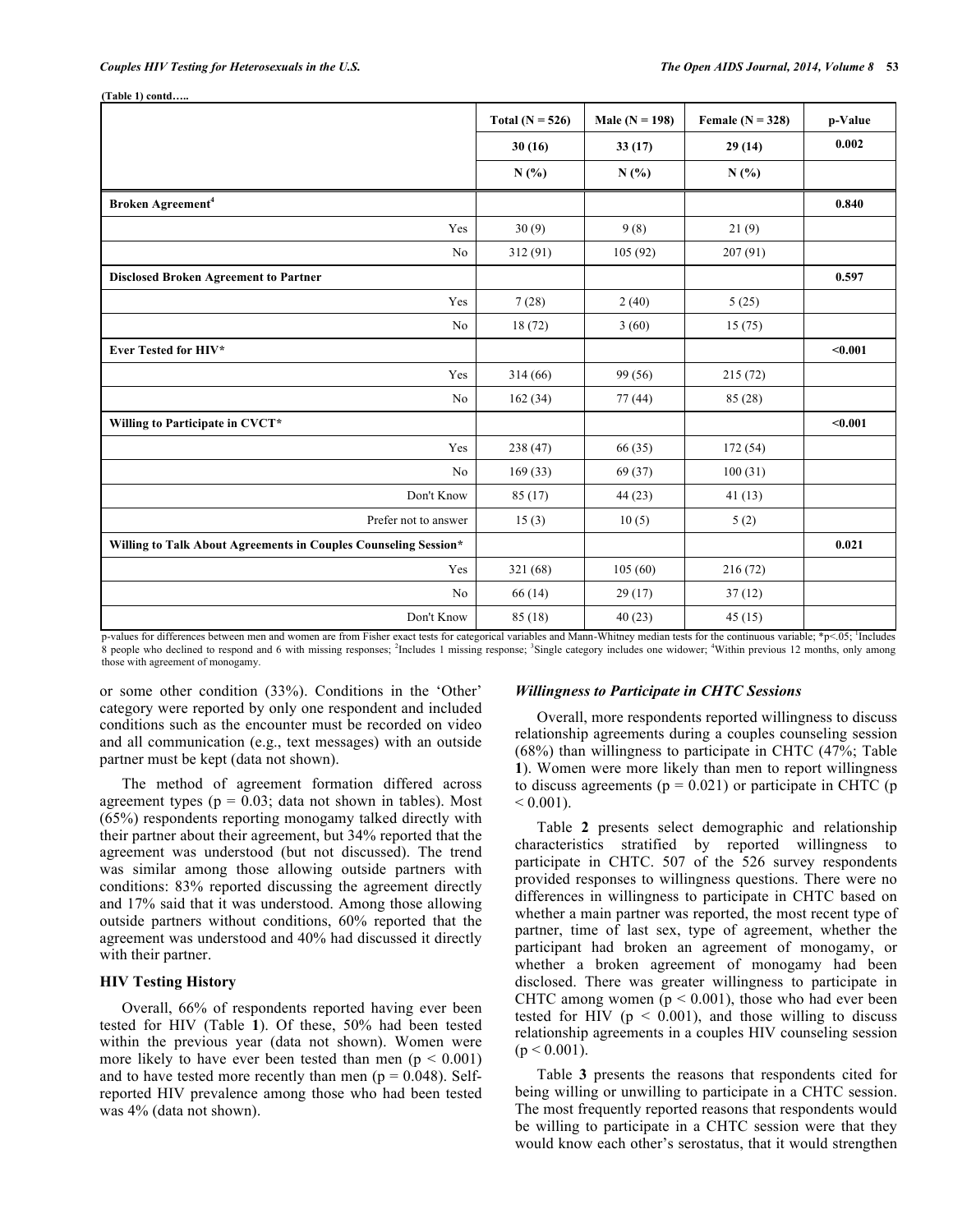|                                                                 |                     | Willing to Participate in CHTC |                |                         |                                                   |         |
|-----------------------------------------------------------------|---------------------|--------------------------------|----------------|-------------------------|---------------------------------------------------|---------|
|                                                                 | Total ( $N = 507$ ) | Yes $(N = 238)$                | $No (N = 169)$ | Don't Know ( $N = 85$ ) | <b>Prefer Not to Answer (<math>N = 15</math>)</b> | p-Value |
|                                                                 | N(%)                | N(%)                           | N(%)           | $N(\%)$                 | N(%)                                              |         |
| Gender*                                                         |                     |                                |                |                         |                                                   | $0.001$ |
| Male                                                            | 189 (37)            | 66(28)                         | 69(41)         | 44(52)                  | 10(67)                                            |         |
| Female                                                          | 318(63)             | 172(72)                        | 100(59)        | 41 (48)                 | 5(33)                                             |         |
| <b>Has Main Partner</b>                                         |                     |                                |                |                         |                                                   |         |
| Yes                                                             | 451 (89)            | 206(87)                        | 154(92)        | 78 (92)                 | 13 (87)                                           | 0.241   |
| No                                                              | 54(11)              | 32(13)                         | 13(8)          | 7(8)                    | 2(13)                                             |         |
| <b>Most Recent Partner Type</b>                                 |                     |                                |                |                         |                                                   | 0.298   |
| Main                                                            | 442 (88)            | 207(87)                        | 145 (86)       | 78 (93)                 | 12(80)                                            |         |
| Casual                                                          | 62(12)              | 30(13)                         | 23(14)         | 6(7)                    | 3(20)                                             |         |
| <b>Time of Last Sex</b>                                         |                     |                                |                |                         |                                                   | 0.136   |
| Within the past month                                           | 412(81)             | 181 (76)                       | 146 (87)       | 74 (87)                 | 11(73)                                            |         |
| 1-2 months ago                                                  | 41(8)               | 24(10)                         | 11(7)          | 5(6)                    | 1(7)                                              |         |
| 3-6 months ago                                                  | 38(8)               | 25(11)                         | 7(4)           | 4(5)                    | 2(13)                                             |         |
| 7-12 months ago                                                 | 15(3)               | 8(3)                           | 4(2)           | 2(2)                    | 1(7)                                              |         |
| <b>Agreement Type</b>                                           |                     |                                |                |                         |                                                   | 0.266   |
| Monogamy                                                        | 337(71)             | 144(66)                        | 118(74)        | 65 (78)                 | 10(71)                                            |         |
| Outside partners, with conditions                               | 41(9)               | 27(12)                         | 9(6)           | 4(5)                    | 1(7)                                              |         |
| Outside partners, no conditions                                 | 15(3)               | 6(3)                           | 5(3)           | 3(4)                    | 1(7)                                              |         |
| No agreement                                                    | 81 (17)             | 41(19)                         | 27(17)         | 11(13)                  | 2(14)                                             |         |
| Broken Agreement <sup>1</sup>                                   |                     |                                |                |                         |                                                   | 0.082   |
| Yes                                                             | 26(8)               | 17(12)                         | 5(4)           | 3(5)                    | 1(10)                                             |         |
| No                                                              | 308 (92)            | 126(88)                        | 113 (96)       | 60(95)                  | 9(90)                                             |         |
| <b>Disclosed Broken Agreement to Partner</b>                    |                     |                                |                |                         |                                                   | 0.249   |
| Yes                                                             | 7(30)               | 6(35)                          | 0(0)           | 0(0)                    | 1(100)                                            |         |
| No                                                              | 16(70)              | 11(65)                         | 4(100)         | 1(100)                  | 0(0)                                              |         |
| <b>Ever Tested for HIV</b>                                      |                     |                                |                |                         |                                                   | $0.001$ |
| Yes                                                             | 314(66)             | 184 (81)                       | 78 (49)        | 46 (58)                 | 6(50)                                             |         |
| No                                                              | 162(34)             | 42(19)                         | 80(51)         | 34(43)                  | 6(50)                                             |         |
| Willing to Talk About Agreements in Couples Counseling Session* |                     |                                |                |                         |                                                   | $0.001$ |
| Yes                                                             | 321 (68)            | 164(73)                        | 101(64)        | 55(71)                  | 1(8)                                              |         |
| No                                                              | 66 (14)             | 28(12)                         | 28(18)         | 5(6)                    | 5(42)                                             |         |

**Table 2. Select demographic and relationship characteristics overall and by willingness to participate in a CHTC session.**

p-values for differences between men and women are from Fisher exact tests; \*p<.05; 1 Within previous 12 months, only among those with agreement of monogamy. Denominators may not add up to totals due to missing numbers.

Don't Know 85 (18) 34 (15) 28 (18) 17 (22) 6 (50)

them as a couple, and to support each other. The most frequently reported reasons that respondents were not willing to participate in a CHTC session were that the respondent did not need to be tested, was in a monogamous relationship, or they or their partner are not at risk for HIV.

## **DISCUSSION**

In a sample of Internet-using heterosexuals in the U.S., we observed high levels of sexual agreements that included monogamy and modest levels of willingness to use a couples testing service for HIV testing. We further observed that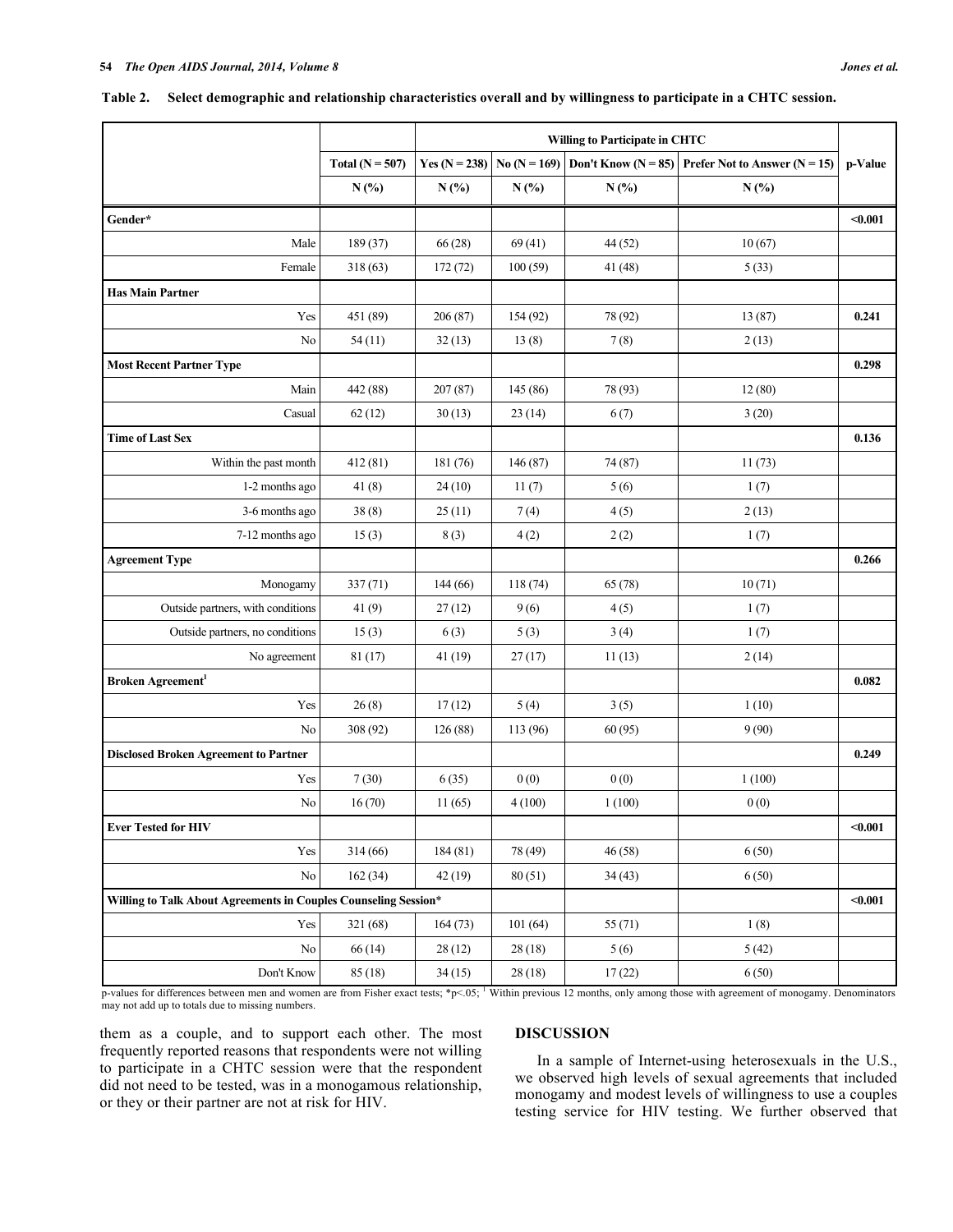|                                                                                           | N <sup>1</sup> | $\frac{0}{0}$   |
|-------------------------------------------------------------------------------------------|----------------|-----------------|
| Reasons why Participations Would Likely Use $CHTC^2$                                      |                |                 |
| We would both know each other's HIV status                                                | 161            | 68              |
| To support each other                                                                     | 141            | 59              |
| Would strengthen us as a couple                                                           | 119            | 50              |
| I would be confident that I knew his or her HIV status                                    | 100            | 42              |
| Would give us a chance to talk about rules for our relationship                           | 78             | 33              |
| To protect myself if my partner is positive                                               | 75             | 32              |
| To protect my partner if I am positive                                                    | 67             | 28              |
| It would help to have a counselor if one of us was positive                               | 58             | 24              |
| If we were both negative, we could stop using condoms                                     | 24             | 10              |
| Some other reason                                                                         | 12             | 5               |
| Reasons why Participants Would Not Likely Use CHTC <sup>3</sup>                           |                |                 |
| Don't need to be tested                                                                   | 100            | 59              |
| I am in a monogamous relationship                                                         | 92             | 54              |
| I am not at risk for HIV                                                                  | 60             | 36              |
| My partner is not at risk for HIV                                                         | 56             | 33              |
| I would rather learn my own status first, then tell my partner                            | 38             | 22              |
| Some other reason                                                                         | 25             | 15              |
| The counselor could ask me questions that I wouldn't want to answer with my partner there | 17             | 10              |
| My partner would not want to be tested together, even if I wanted to be tested together   | 12             | $7\phantom{.0}$ |
| Would be hard to schedule time together                                                   | 12             | $7\phantom{.0}$ |
| I don't want my partner to know my HIV status                                             | 5              | 3               |
| Afraid my partner might be positive                                                       | 3              | $\overline{2}$  |
| Afraid I might be positive                                                                | 4              | 2               |
| I don't want to know my partner's HIV status                                              | $\theta$       | $\theta$        |

### **Table 3. Reported reasons respondents would or would not be willing to participate in a CHTC session.**

1 Participants were instructed to select all that apply, so multiple responses were allowed.

<sup>2</sup> Among those who reported being somewhat or very likely to use CHTC.

<sup>3</sup> Among those who reported being somewhat or very unlikely to use CHTC.

there was a substantial proportion of agreements about monogamy that were understood but not explicitly discussed. These data are useful in considering the potential role of CHTC in HIV testing services for heterosexual couples in the U.S.

Men and women respondents differed with respect to the types of relationship agreements reported, with women being more likely to report monogamy. Rates of monogamy were higher than those reported among MSM or among high-risk heterosexuals in other studies [11, 12, 15]. There were low rates of broken agreements among those reporting monogamy compared to estimates published in other studies. Nine percent of participants reporting agreements of monogamy reported a relationship with an outside partner, compared to twenty percent in another study of heterosexual adults [19]. We did not recruit couples to complete the survey, so we are unable to assess intra-relationship agreement about agreements. It is notable, however, that one third of those reporting monogamy indicated that their agreement was understood but not discussed. Lack of common understanding of agreements has clear implications for HIV and STD risk. For example, women have been found to use condoms inconsistently in perceived monogamous relationships [20]; if monogamy is not agreed upon by both partners then HIV risk may be increased.

Condom use was only reported as a condition among 35% of participants reporting an agreement of outside partners with conditions. If this reflects the prevalence of condom use within such partnerships then this could be an important source of HIV and STI transmission. Future research should address this question.

Almost half of respondents indicated that they would be willing to participate in a CHTC session with a further 17% not sure if they would or not. These levels of willingness to use CHTC are lower than a recent survey of MSM recruited through the internet and administered the same questions that found 81.5% of respondents were willing to participate in CHTC [17]. Willingness to discuss relationship agreements was much higher: two thirds reported that they would be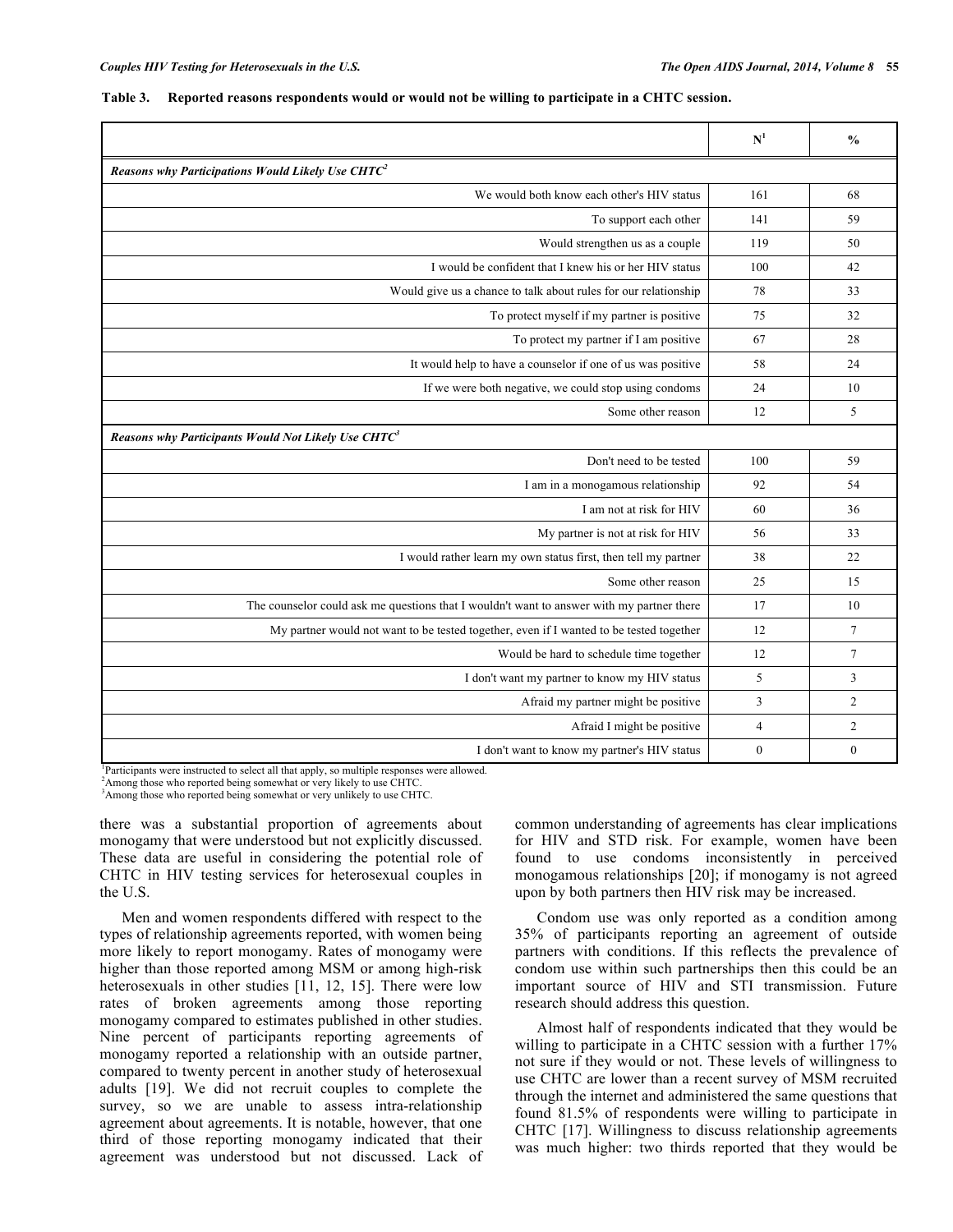willing to discuss relationship agreements in a couples counseling session, with a further 18% not sure if they would be willing to or not. That is, there was greater reported willingness to attend couples counseling session to discuss relationship agreements than to perform HIV testing with a partner. The relatively low willingness to participate in a CHTC session likely reflects the low perceived risk of HIV among respondents. Notably, participants who reported HIV testing in the past were more willing to participate in a CHTC session. CHTC interventions targeting heterosexual couples might see greater response rates if the intervention is targeted to high-risk heterosexuals or framed in terms of couples counseling and relationship agreements rather than HIV testing and counseling. There was some, but not perfect, overlap in willingness to participate in CHTC and willingness to discuss relationship agreements. This suggests that couples might respond to the service differently depending on how it is framed.

Differences were also observed between men and women with regard to willingness to participate in a CHTC session and willingness to discuss relationship agreements with a counselor. Men were significantly less likely to report willingness to participate in either activity. Men and women did not differ in perceived risk for HIV, so this might reflect a general reluctance to discuss relationship dynamics among male respondents. Women were more likely than men to indicate that the opportunity to discuss rules for the relationship as a reason that they would attend a CHTC session. Most respondents that said that they probably would not or definitely would not participate in a CHTC session reported that they did not believe themselves to be at risk for HIV. These reasons for willingness or lack of willingness are very similar to the reasons reported by MSM in a similar online survey conducted in 2009 [17].

Our study has limitations. The survey was completed anonymously, so we did not have the ability to check for duplicate responses through comparisons of IP addresses [21]. There were no incentives offered for completion, however, so it is unlikely that someone would respond more than once. There are limits to the generalizability of these results. The study population was a convenience sample recruited from a variety of sources and it is difficult to define a specific source population. The sample is also highly educated, has a self-reported HIV prevalence much higher than the general US population prevalence [22], had a higher prevalence of ever testing for HIV compared to the general US population [23], had higher self-reported prevalence of non-monogamy compared to previous studies [24, 25], and is not representative of heterosexual couples in the U.S.

Overall, the results of this study suggest that some heterosexual couples in the U.S. are willing to participate in CHTC and to discuss relationship agreements during a couples counseling session. The greater willingness to discuss agreements than to participate in HIV counseling and testing suggests that for some couples the way that the service is framed will have an effect on utilization. Despite the limitations in representativeness of this exploratory analysis of willingness to use CHTC, the results provide an initial view of interest among our respondents. Future efforts should include qualitative studies, especially with persons in high-risk couples, to gain a fuller understanding of the

motivators and barriers to using a couples testing service. As such an understanding emerges, further studies of willingness in more representative populations may be indicated.

#### **CONFLICT OF INTEREST**

The authors confirm that this article content has no conflict of interest.

### **ACKNOWLEDGEMENTS**

The authors wish to thank David Sperber at Cyclogram for assistance with participant recruitment and Joshua Betts for assistance with data analysis. This research was funded by the MAC AIDS Fund and facilitated by the Center for AIDS Research at Emory University (P30AI050409).

### **REFERENCES**

- [1] Allen S, Meinzen-Derr J, Kautzman M*, et al.* Sexual behavior of HIV discordant couples after HIV counseling and testing. AIDS 2003; 17(5): 733-40.
- [2] Allen S, Tice J, Van de Perre P*, et al.* Effect of serotesting with counselling on condom use and seroconversion among HIV discordant couples in Africa. BMJ 1992; 304(6842): 1605-9.
- [3] Sullivan PS, Wall KM, O'Hara B*, et al.* The prevalence of undiagnosed HIV serodiscordance among male couples presenting for HIV testing. Arch Sex Behav 2014; 43(1): 173-80.
- [4] Sullivan PS, White D, Rosenberg ES*, et al.* Safety and Acceptability of Couples HIV Testing and Counseling for US Men Who Have Sex with Men: A Randomized Prevention Study. Journal of the International Association of Providers of AIDS Care (JIAPAC) 2013.
- [5] Sullivan PS, Stephenson R, Gratzer B, *et al*. Adaptation of the African Couples HIV Testing and Counseling model for men who have sex with men in the United States: an application of the ADAPT-ITT framework. SpringerPlus In press.
- [6] Painter TM. Voluntary counseling and testing for couples: a highleverage intervention for HIV/AIDS prevention in sub-Saharan Africa. Soc Sci Med 2001; 53(11): 1397-411.
- [7] Centers for Disease Control and Prevention. Couples HIV Testing and Counseling; 2012. Available from https://http://www.effectiv einterventions.org/en/HighImpactPrevention/PublicHealthStrategie s/CHTC.aspx Accessed: October 24, 2013
- [8] Centers for Disease Control and Prevention. HIV Surveillance Report, 2011. 2013; 23.
- [9] Crawford JM, Rodden P, Kippax S, Van de Ven P. Negotiated safety and other agreements between men in relationships: risk practice redefined. Int J STD AIDS 2001; 12(3): 164-70.
- [10] Hoff CC, Beougher SC, Chakravarty D, Darbes LA, Neilands TB. Relationship characteristics and motivations behind agreements among gay male couples: differences by agreement type and couple serostatus. AIDS Care 2010; 22(7): 827-35.
- [11] Hoff CC, Beougher SC. Sexual agreements among gay male couples. Arch Sex Behav 2010; 39(3): 774-87.
- [12] Gass K, Hoff CC, Stephenson R, Sullivan PS. Sexual agreements in the partnerships of internet-using men who have sex with men. AIDS Care 2012; 24(10): 1255-63.
- [13] Mitchell JW. Characteristics and Allowed Behaviors of Gay Male Couples' Sexual Agreements. J Sex Res 2013.
- [14] Rosenberg ES, Khosropour CM, Sullivan PS. High prevalence of sexual concurrency and concurrent unprotected anal intercourse across racial/ethnic groups among a national, Web-based study of men who have sex with men in the United States. Sex Transm Dis 2012; 39(10): 741-6.
- [15] Warren JT, Harvey SM, Agnew CR. One love: explicit monogamy agreements among heterosexual young adult couples at increased risk of sexually transmitted infections. J Sex Res 2012; 49(2-3): 282-9.
- [16] Harvey SM, Bird ST, Henderson JT, Beckman LJ, Huszti HC. He said, she said: concordance between sexual partners. Sex Transm Dis 2004; 31(3): 185-91.
- [17] Wagenaar BH, Christiansen-Lindquist L, Khosropour C*, et al.* Willingness of US Men Who Have Sex with Men (MSM) to